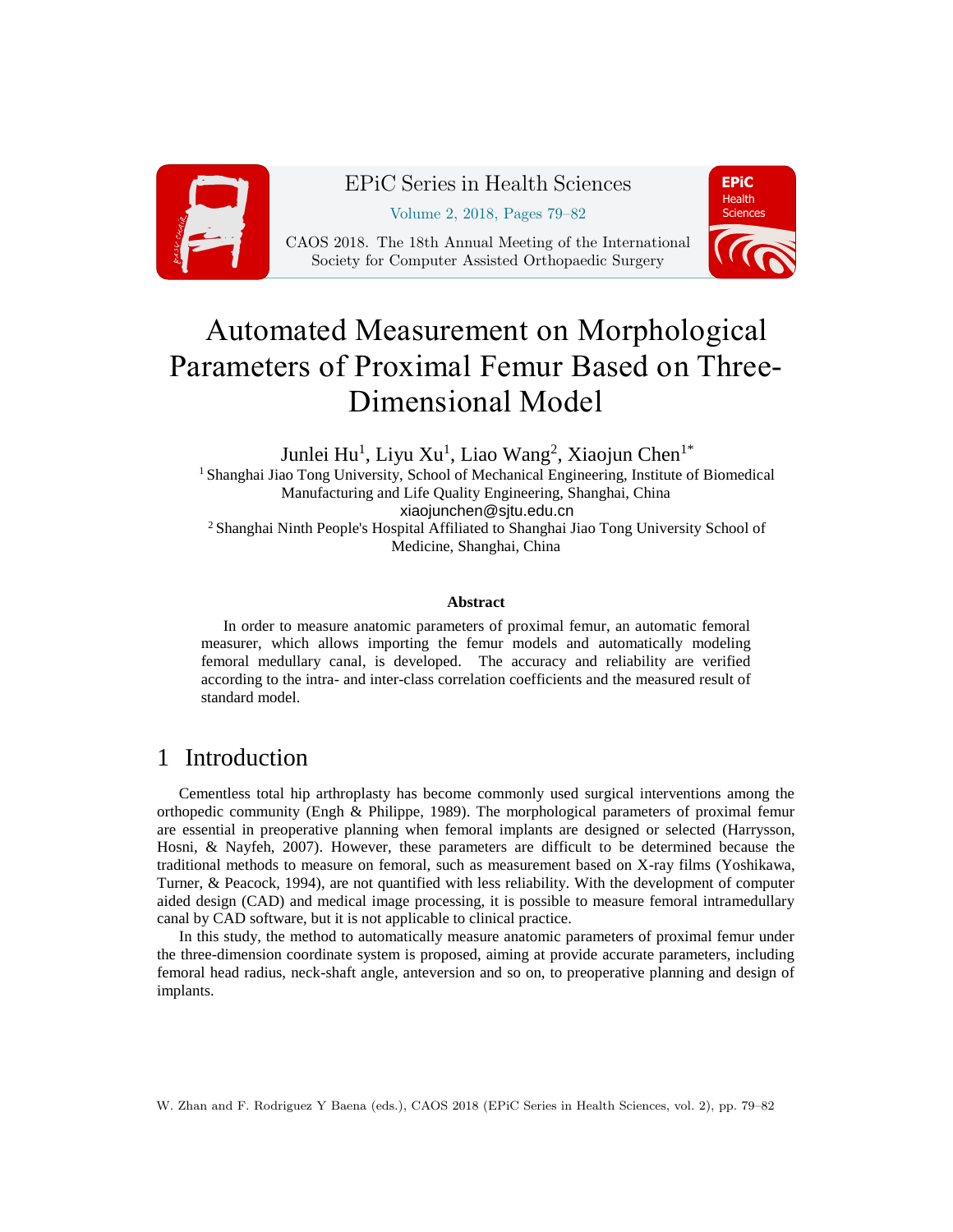#### 2 Materials and Methods

The software is developed for measurement on 16 anatomic parameters of proximal femur with the aid of some open-source software, such as QT, Visualization Toolkit (VTK) and Insight Toolkit (ITK). After femur model is imported and bony landmarks are located, the software will automatically output the 16 anatomic parameters, as shown in [Figure 1\(](#page-1-0)a).



<span id="page-1-0"></span>**Figure 1:** (a)The workflow of the software. (b) The landmarks on femur. (c) Largest-ball searching method. (d) The method to find axis of femoral neck. (c)The standard model

The landmarks are successively located on the lesser trochanter, condyles and femoral head, as shown in [Figure 1\(](#page-1-0)b). The 3D coordinate system of the femur is determined by the landmarks on condyles and center of femoral head, which is fitted through least squares method. Accordingly, some parameters, such as radius and eccentricity of femoral head, can be computed easily under the coordinate system.

As for the modeling of rough shape of femoral medullary canal, largest-ball searching method is used to find center and radius of ball at every section of the canal. If the distance between point *O* and the wall of canal is largest, point  $O$  is regarded as the center of this ball, as shown in [Figure 1\(](#page-1-0)c). The number of balls is determined by the resolution of model and length of the femoral canal. After iterations, all the centers and radiuses are recorded and model of femoral canal can be established by morphological interpolation and linear fitting. Then, canal axis of proximal femur, anterior bow, isthmus and canal flare index (CFI) can be obtained easily based on model of femoral canal (Rubin, Leyvraz, & Aubaniac, 1992).

To calculate the parameters of femoral neck, the concentric ball of femoral head with a slightly larger radius is used. The center of the contour of the intersection between femoral neck and concentric ball is considered to be on the axis of femoral neck, which is the most important reference line to describe femoral neck, as shown i[n Figure 1\(](#page-1-0)d).

A standard model composed of balls, cone and pipeline is established to evaluate the accuracy of aforementioned methods by comparing the automatic output and the parameters calculated according to known size, as shown in [Figure 1\(](#page-1-0)e).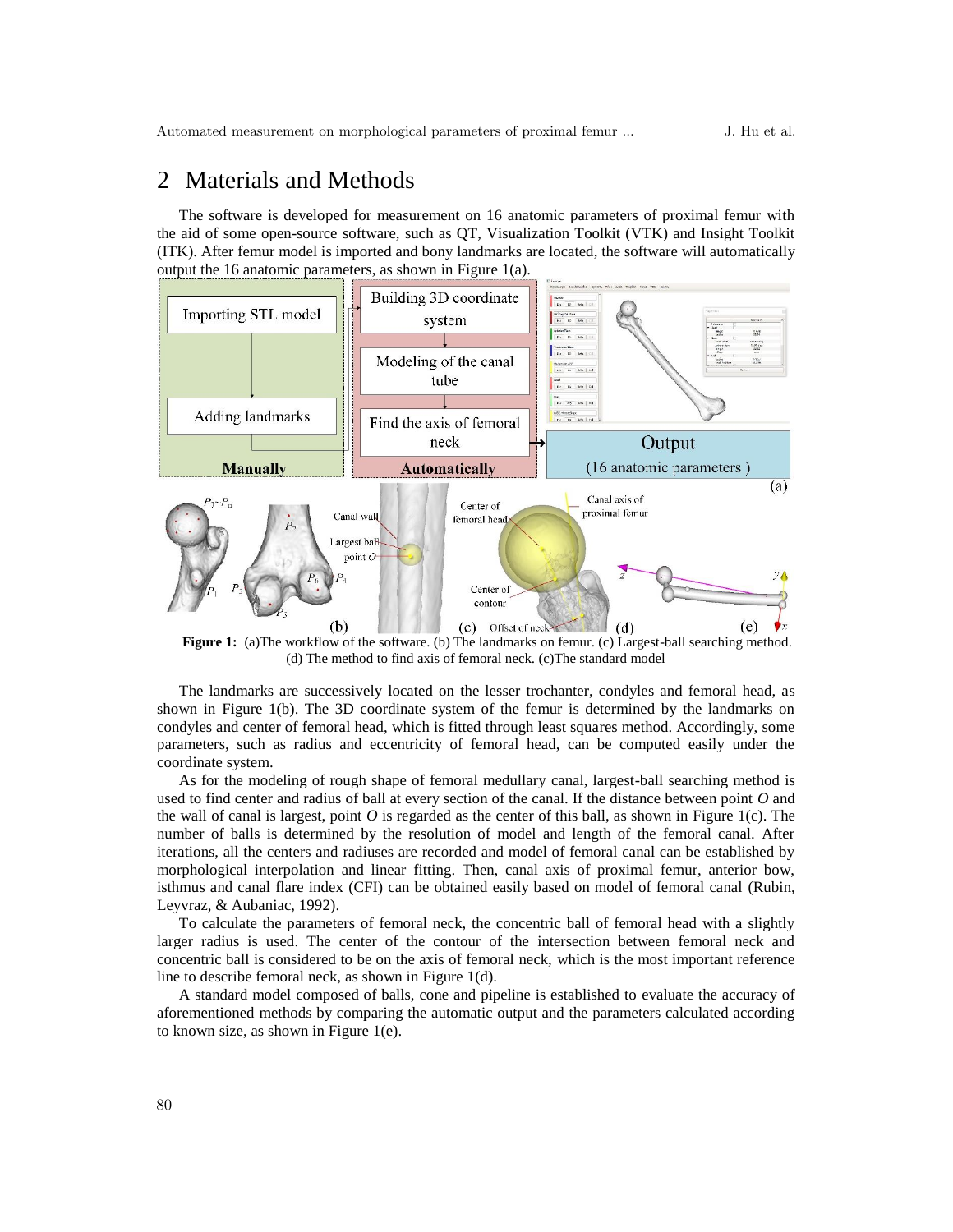#### 3 Result

By experimenting on 150 femur STL models of both left and right femur from 40 males and 35 females at mean age of  $44 \pm 23$  years, the average time cost of automatic measurement for a single femur model is 0.89 seconds. The intra- and inter-class correlation coefficients (McGraw & Wong, 1996) of parameters are between 0.941 and 0.999, indicating a reliable and repeatable performance. As for the measurement result of the standard model, the average relative error coefficient of anatomic parameters is 0.003, with a 95% confidence interval of -0.010 to 0.010, showing the accuracy of the measurement.

#### 4 Discussion

In this study, the new method for automatic analysis on morphology of femur is developed and is proved to be acceptable. The software for three-dimension measurement on anatomic parameters on femur provides an automatic measuring method to help doctors to design and select customized femoral stem in preoperative planning of total hip arthroplasty through a fast, easy and threedimensional alternative to the traditional measurement on femur. The software with accuracy, reliability and measurement repeatability can be used in clinical practice. It helps to conduct largescale anatomy studies among Chinese people and to analyze the inherent correlations of various femoral anatomy with factors such as gender, age, height and so on.

| <b>Measurements</b>            | Intra-class correlation | Inter-class correlation | Relative error    |
|--------------------------------|-------------------------|-------------------------|-------------------|
|                                | coefficients            | coefficients            | coefficients      |
| Radius of femoral              | 0.998                   | 0.997                   | 0.001             |
| head/mm                        | (0.989, 0.999)          | (0.986, 0.999)          | $(-0.002, 0.003)$ |
| Eccentricity of                | 0.976                   | 0.959                   | $-0.004$          |
| femoral head/mm                | (0.955, 0.986)          | (0.951, 0.994)          | $(-0.012, 0.003)$ |
| Isthmus/%                      | 0.944                   | 0.948                   | 0.012             |
|                                | (0.930, 0.950)          | (0.930, 0.964)          | (0.002, 0.022)    |
| Radius of                      | 0.945                   | 0.940                   | 0.013             |
| Isthmus/mm                     | (0.930, 0.974)          | (0.930, 0.959)          | $(-0.005, 0.032)$ |
| <b>CFI</b>                     | 0.984                   | 0.971                   | $-0.003$          |
|                                | (0.956, 0.990)          | (0.954, 0.989)          | $(-0.010, 0.008)$ |
| Femoral neck                   | 0.956                   | 0.990                   | 0.010             |
| anteversion $(1)$ <sup>o</sup> | (0.945, 0.982)          | (0.984, 0.992)          | (0.003, 0.018)    |
| Femoral neck                   | 0.987                   | 0.968                   | 0.003             |
| anteversion $(2)$ <sup>o</sup> | (0.967, 0.993)          | (0.954, 0.973)          | $(-0.007, 0.012)$ |
| Neck shaft angle of            | 0.991                   | 0.983                   | $-0.010$          |
| femur <sup>o</sup>             | (0.980, 0.996)          | (0.960, 0.999)          | $(-0.021,-0.001)$ |

**Table 1:** The ICC coefficients and relative error coefficients of some key parameters of femur

#### 5 Disclosures

This study was supported by the National Key Research and Development Program of China (2017YFB1302903,2017YFB1104100), Foundation of Science and Technology Commission of